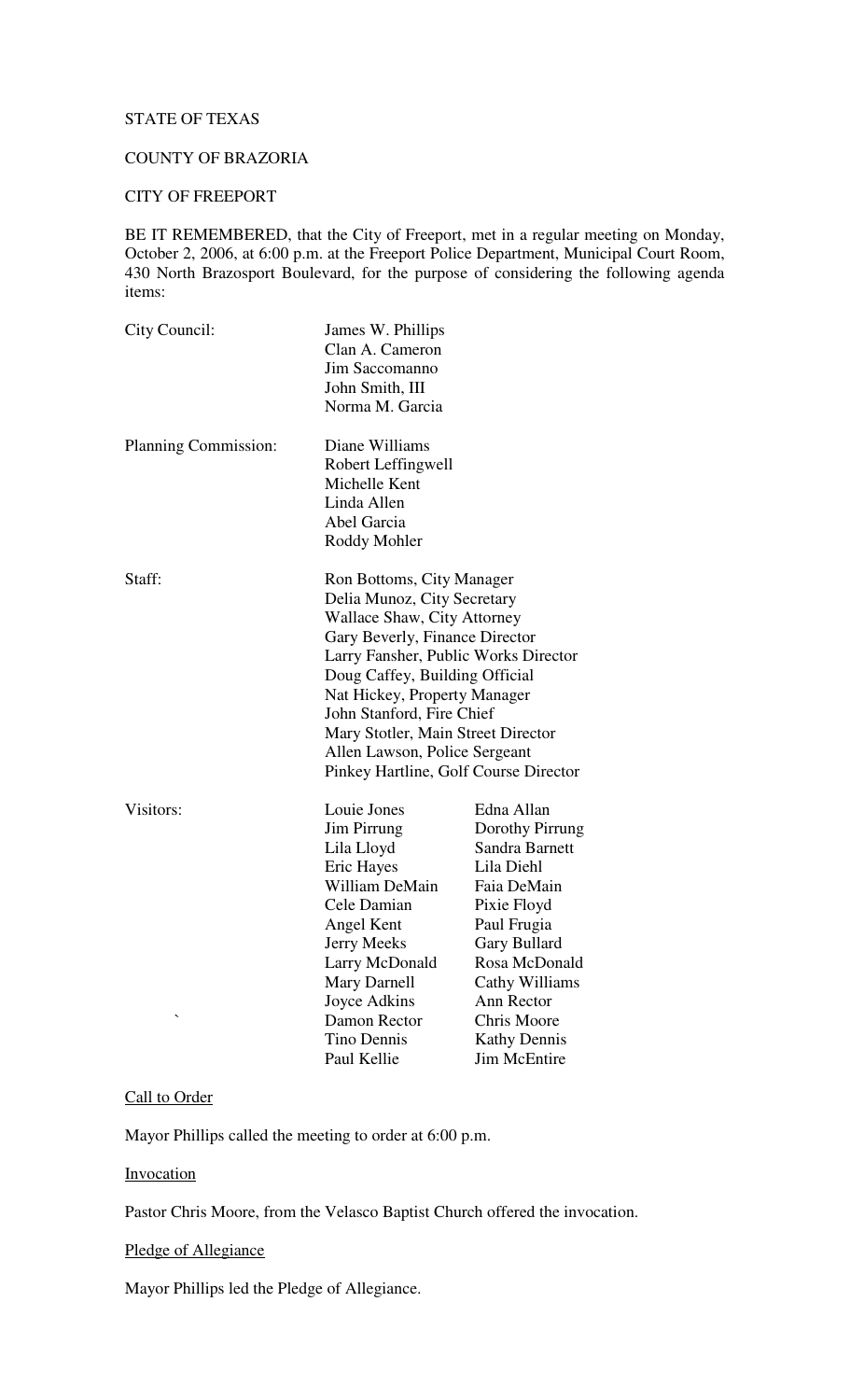#### Approval of the September 25, 2006 Council Minutes.

On a motion by Councilman Saccomanno, seconded by Councilwoman Garcia, with all present voting "aye", Council unanimously approved the minutes of September 25, 2006.

#### Attending Citizens and Their Business.

Sandra Barnett of the Freeport League announced that Brazosport Memorial Hospital will be administering free flu shots on October 25, 2006 at St. Mary Star of the Sea Church, Parish Hall, from 8:30 a.m. to 12:00 noon.

Pastor Chris Moore of 1867 Acacia Circle, invited the community to the Homecoming Tailgate party on October l3th, 2006, between Kroger's and the Hopper Field. A great opportunity for all citizens to come together to support our kids.

Cathy Williams of 112 Brazos Landing, said she had lived in Freeport for 44 years and was embarrassed at the September 25, 2006, Council Meeting. She didn't think they were that rowdy to have an armed guard at City Council meetings.

Angel Kent of 115 West Broad, thanked Mr. Shaw for bringing it to her attention that she had violated the Texas Open Meeting Act on September 25, 2006 and is turning her self in to the Texas Rangers along with video tapes and emails for evidence.

Lila Lloyd of 1620 N. Ave. T., said that only a few people fill that way and that most of the citizens support the Council. A lot of issues and complaints do not need to come to Council, they should follow proper procedure. These people are just attacking Council.

Joyce Adkins of 102 North C., said she rides around town and sees the City crews working, but only on certain parts of the City, coming to Council is the only option they have. She said that Council members did not return phone calls, but did say that Mayor Phillips always returned phone calls.

**PUBLIC HEARING**: To consider amending Section 155.999 of the Code of Ordinance to conform to Section 10.99 of said code; and changing the zoning classification of all of the land lying between the Mystery Harbor Subdivision and the Velasco Memorial Bridge and between the Old Brazos River and Mystery Harbor Lane and Front Street, from its present classification of R-2 to a new classification of W-1R.

There being a quorum of the City Council and the Planning Commission, Mayor Phillips opened the public hearing at 6: 20 p.m.

Mr. Shaw explained this public hearing had two (2) issues. The first part was to amend Section 155.999, the provision penalty of \$200.00 of the Code of Ordinance to conform to Section 10.99 general penalty of \$2,000.00.

Diane Williams, spoke on behalf of the Planning Commission and recommended amending Section 155.99 of the Code of Ordinance to conform to Section 10.99 of said code.

The second part of the public hearing is to change the zoning classification of all the land lying between the Mystery Harbor Subdivision and the Velasco Memorial Bridge and between the Old Brazos River and Mystery Harbor Lane and Front Street, from its present classification of R-2 to a new classification of W-1R.

No recommendation from the Planning Commission to rezone because of mapping discrepancy in the city zoning maps. This item was reagendaed.

There being no further questions or comments, Mayor Phillips closed the public hearing at 6:40 p.m.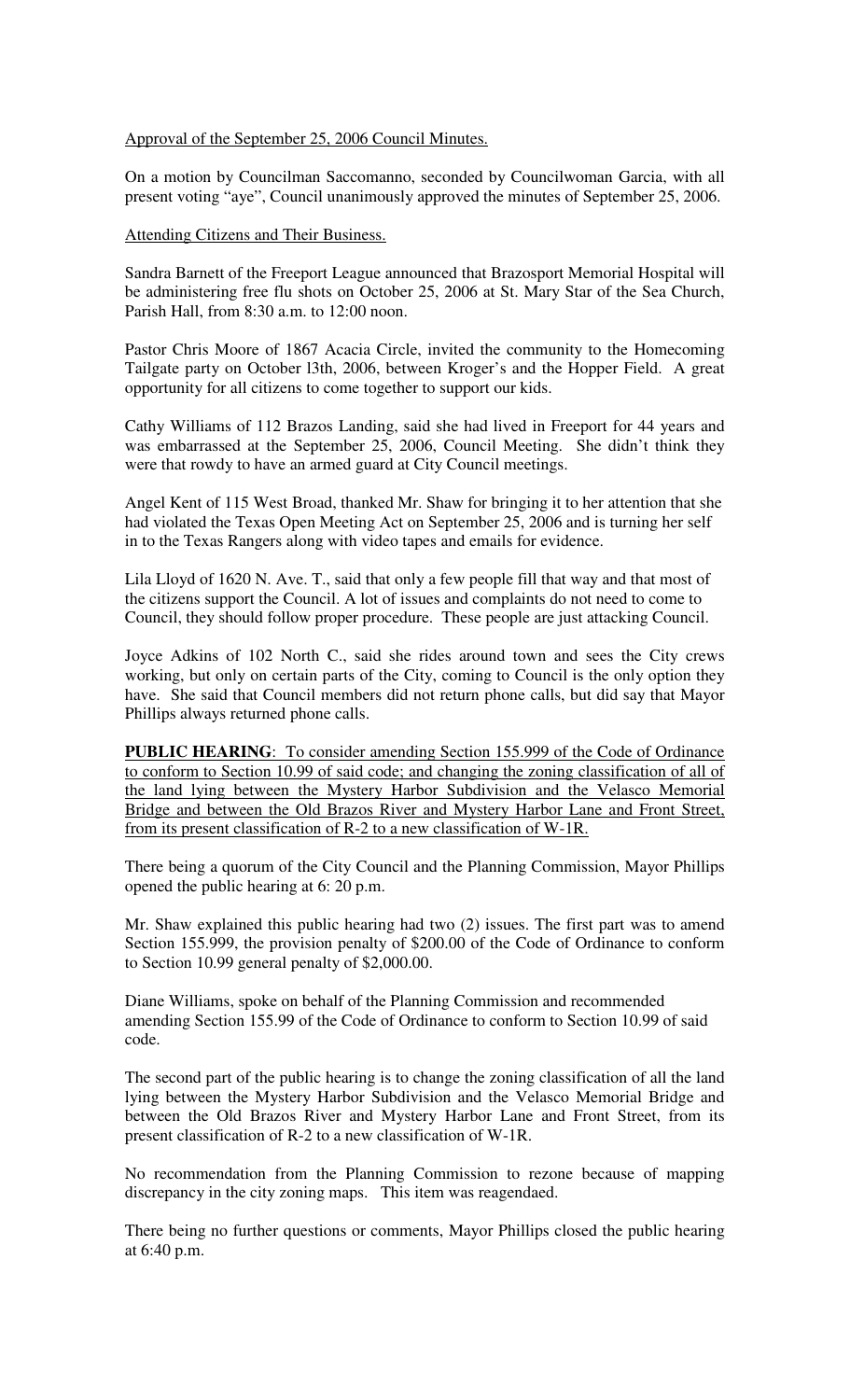Consideration of the approval authorizing the City Attorney to prepare an Ordinance to amend Section 155.999 of the Code of Ordinance to conform to Section 10.99 of said code; and changing the zoning classification of all of the land lying between the Mystery Harbor Subdivision and the Velasco Memorial Bridge and between the Old Brazos River and Mystery Harbor Lane and Front Street, from its present classification of R-2 to a new classification of W-1R.

On the motion of Councilman Saccomanno, seconded by Councilman Smith, with all present voting 4 to l, Council approved authorizing the City Attorney to prepare an Ordinance to amend Section 155.999 of the Code of Ordinance to conform to Section 10.99 if said code. Councilman Cameron opposed.

Due to may map discrepancy on the present zoning classification this item will be reagendaed.

Consideration of the approval of calling a Joint Public Hearing with the Planning Commission to consider a proposed amendment to the Comprehensive Zoning Ordinance of said City, codified as Chapter 155, Section 155.022 and 155.030 of said ordinance to change the minimum lot area in the R-1 District, Single Family Residential, from 7, 500 to 7,000 square feet.

On a motion by Councilman Smith, seconded by Councilman Saccomanno, with all present voting "aye", Council unanimously approved to set a public hearing date for November 6, 2006 at 6:00 p.m. to consider a proposed amendment to the Comprehensive Zoning Ordinance of said City, codified as Chapter 155, Section 155.022 and 155.030 of said ordinance to change the minimum lot area in the R-l District, Single Family Residential, from 7,500 to 7,000 square feet.

Consideration of the approval of Ordinance No. 2006-2140 amending Chapter 71 of the Code of Ordinances of said City to add a new section 71.31 requiring southbound traffic traveling in the right hand lane on Velasco Boulevard, at its intersection with West Fourth Street, to turn Right and go West on West Fourth Street and a new Section 71.08 providing for four marked lane, two in either direction, for Velasco Boulevard between its intersection with Gulf Boulevard and its intersection with Fourth Street.

On a motion by Councilman Cameron, seconded by Councilman Saccomanno, with all present voting "aye", Council unanimously approved Ordinance No. 2006-2140 amending Chapter 71 of the Code of Ordinances of said City to add a new section 71.31 requiring southbound traffic traveling in the right hand lane on Velasco Boulevard, at its intersection with West Fourth Street, to turn Right and go West on West Fourth Street and a new Section 71.08 providing for four marked lane, two in either direction, for Velasco Boulevard between its intersection with Gulf Boulevard and its intersection with Fourth Street.

## Consideration of the approval of awarding a contract for residential solid waste services.

On a motion by Councilman Cameron, seconded by Councilman Saccomanno, with all present voting "aye", Council unanimously approved Mr. Bottoms' recommendation to award the residential solid waste contract to Waste Management, the lowest bidder.

## Consideration of the approval of hiring Damian/Gallion & Associates for Engineering Services regarding the reconstruction of a portion of 9th & 10th Streets.

On a motion by Councilman Smith, seconded by Councilwoman Garcia, with all present voting "aye", Council unanimously approved Mr. Bottoms' recommendation to hire the services of Damian/Gallion & Associates for Engineering Services regarding the construction of a portion of  $9<sup>th</sup>$  and  $10<sup>th</sup>$  Street in the amount of \$57,000. This will be a turn key bid ready specification.